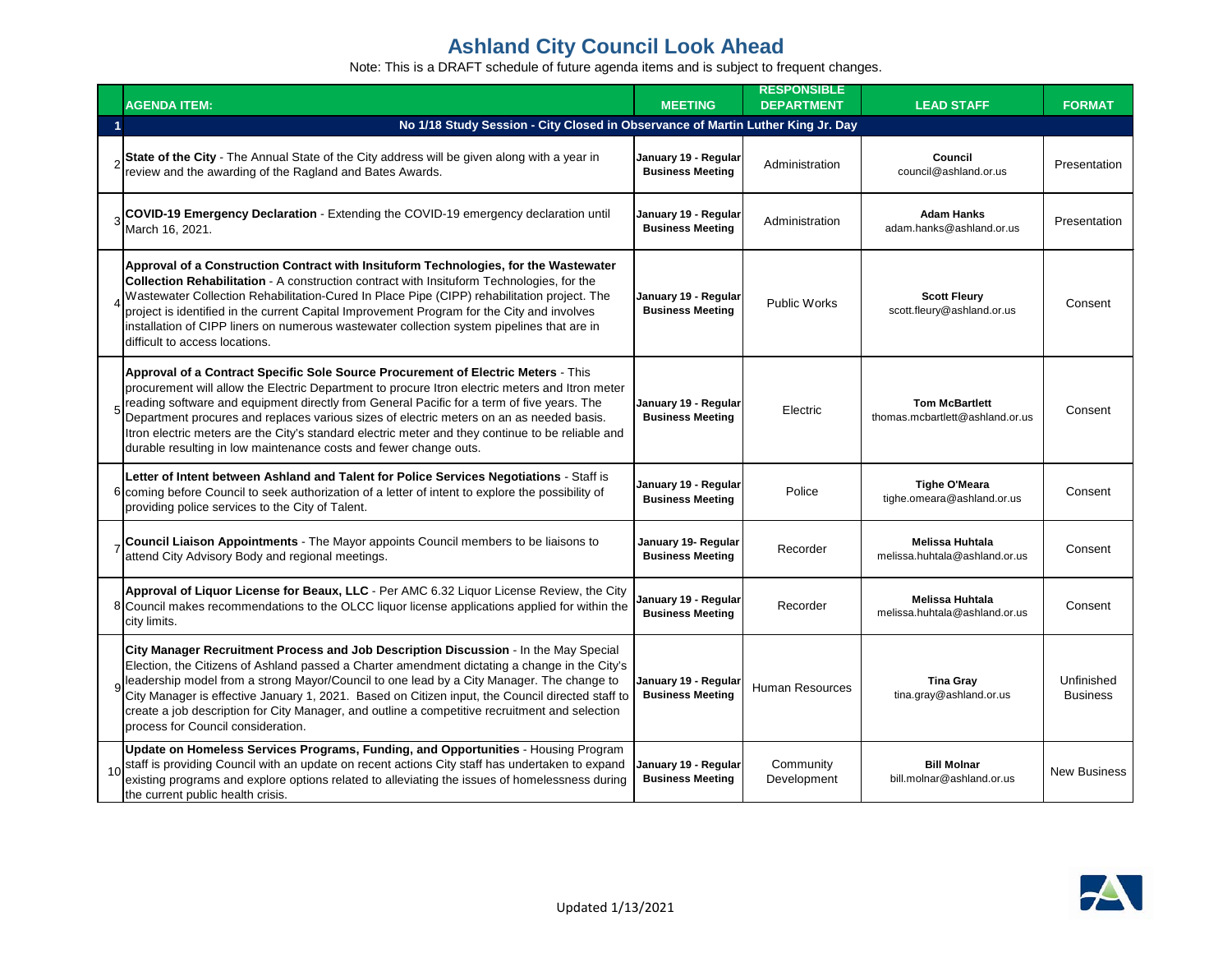| 11 | Update to Resolution 2020-15 Declaring the City of Ashland's Commitment to Social<br>Equity and Racial Justice - This resolution will be updated and is a reoccurring agenda item,<br>at least in the short term to discuss and identify Council actions, both collectively and<br>potentially individually by mutually agreed assignment.                                                                                                                                                                                                                                                      | January 19 - Regular<br><b>Business Meeting</b>     | Legal               | David Lohman<br>david.lohman@ashland.or.us              | Ordinances,<br>Resolutions,<br>and Contracts |  |  |
|----|-------------------------------------------------------------------------------------------------------------------------------------------------------------------------------------------------------------------------------------------------------------------------------------------------------------------------------------------------------------------------------------------------------------------------------------------------------------------------------------------------------------------------------------------------------------------------------------------------|-----------------------------------------------------|---------------------|---------------------------------------------------------|----------------------------------------------|--|--|
|    | Wastewater Treatment Plant National Pollution Discharge Elimination System Permit<br>(NPDES) Presentation - A presentation to the Council on the status of the City's wastewater<br>treatment plant NPDES permit update. The new regulatory permit developed by the<br>12 Department of Environmental Quality has compliance activities that will need to be completed<br>as part of the City's capital improvement program, including continued work on the shading<br>program, relocation of the existing outfall from Ashland Creek to Bear Creek and construction<br>of treatment wetlands. | February 1 - Study<br><b>Session</b>                | <b>Public Works</b> | <b>Scott Fleury</b><br>scott.fleury@ashland.or.us       | Presentation                                 |  |  |
|    | Wastewater Treatment Plant UV System Upgrade Update - Public Works to provide the<br>13 Council an update on the UV system upgrade design and solicitation process including an<br>analysis of life cycle replacement and energy consumption comparisons.                                                                                                                                                                                                                                                                                                                                       | February 1 - Study<br><b>Session</b>                | <b>Public Works</b> | <b>Scott Fleury</b><br>scott.fleury@ashland.or.us       | Presentation                                 |  |  |
|    | Annual Presentation by the Transportation Commission - Presentation covering the<br>14 Commission's accomplishments, work in progress, and planned activities for the previous and<br>upcoming years.                                                                                                                                                                                                                                                                                                                                                                                           | February 2 - Regular<br><b>Business Meeting</b>     | Public Works        | <b>Scott Fleury</b><br>scott.fleury@ashland.or.us       | Presentation                                 |  |  |
| 15 | Approval of a Professional Services Contract for Improvements to the Community<br>Center and Pioneer Hall - The Council will be asked to award a professional services contract<br>for architectural and engineering services to develop plans, specification and estimates for<br>improvements for both facilities to bring them up to full operational use.                                                                                                                                                                                                                                   | February 2 - Regular<br><b>Business Meeting</b>     | Public Works        | <b>Scott Fleury</b><br>scott.fleury@ashland.or.us       | Consent                                      |  |  |
|    | 16 Interim Fire Chief Appointment and Contract Approval                                                                                                                                                                                                                                                                                                                                                                                                                                                                                                                                         | February 2 - Regular<br><b>Business Meeting</b>     | Human Resources     | <b>Tina Gray</b><br>tina.gray@ashland.or.us             | Ordinances,<br>Resolutions,<br>and Contracts |  |  |
|    | No 2/15 Study Session - City Closed in Observance of Presidents' Day<br>17                                                                                                                                                                                                                                                                                                                                                                                                                                                                                                                      |                                                     |                     |                                                         |                                              |  |  |
| 18 |                                                                                                                                                                                                                                                                                                                                                                                                                                                                                                                                                                                                 |                                                     |                     |                                                         |                                              |  |  |
|    | Resolution 2020-15 Declaring the City of Ashland's Commitment to Social Equity and<br><b>Racial Justice</b>                                                                                                                                                                                                                                                                                                                                                                                                                                                                                     | February 16 -<br><b>Regular Business</b><br>Meeting | Administration      | <b>Adam Hanks</b><br>adam.hanks@ashland.or.us           | Unfinished<br><b>Business</b>                |  |  |
|    | 19 Mid-Year Budget Update                                                                                                                                                                                                                                                                                                                                                                                                                                                                                                                                                                       | February 16 -<br><b>Regular Business</b><br>Meeting | Finance             | <b>Melanie Purcell</b><br>melanie.purcell@ashland.or.us | <b>New Business</b>                          |  |  |
|    | Presentation on the Storm Drain Master Plan - A presentation to Council on the outcomes of<br>the newly developed Storm Drain Master Plan. The plan includes recommendations on code<br>language revisions to be consistent with the City's new MS4 regulatory permit, capital project<br>recommendations and associated financial plan.                                                                                                                                                                                                                                                        | March 1 - Study<br><b>Session</b>                   | <b>Public Works</b> | <b>Scott Fleury</b><br>scott.fleury@ashland.or.us       | Presentation                                 |  |  |
|    | Citizens' Budget Committee Appointments - Two members of the Citizens' Budget<br>21 Committee were elected to Council allowing for two citizen vacancies on the Committee. The<br>two new Council members will still serve on the Committee as Councilors.                                                                                                                                                                                                                                                                                                                                      | March 2 - Regular<br><b>Business Meeting</b>        | Administration      | <b>Adam Hanks</b><br>adam.hanks@ashland.or.us           | <b>New Business</b>                          |  |  |

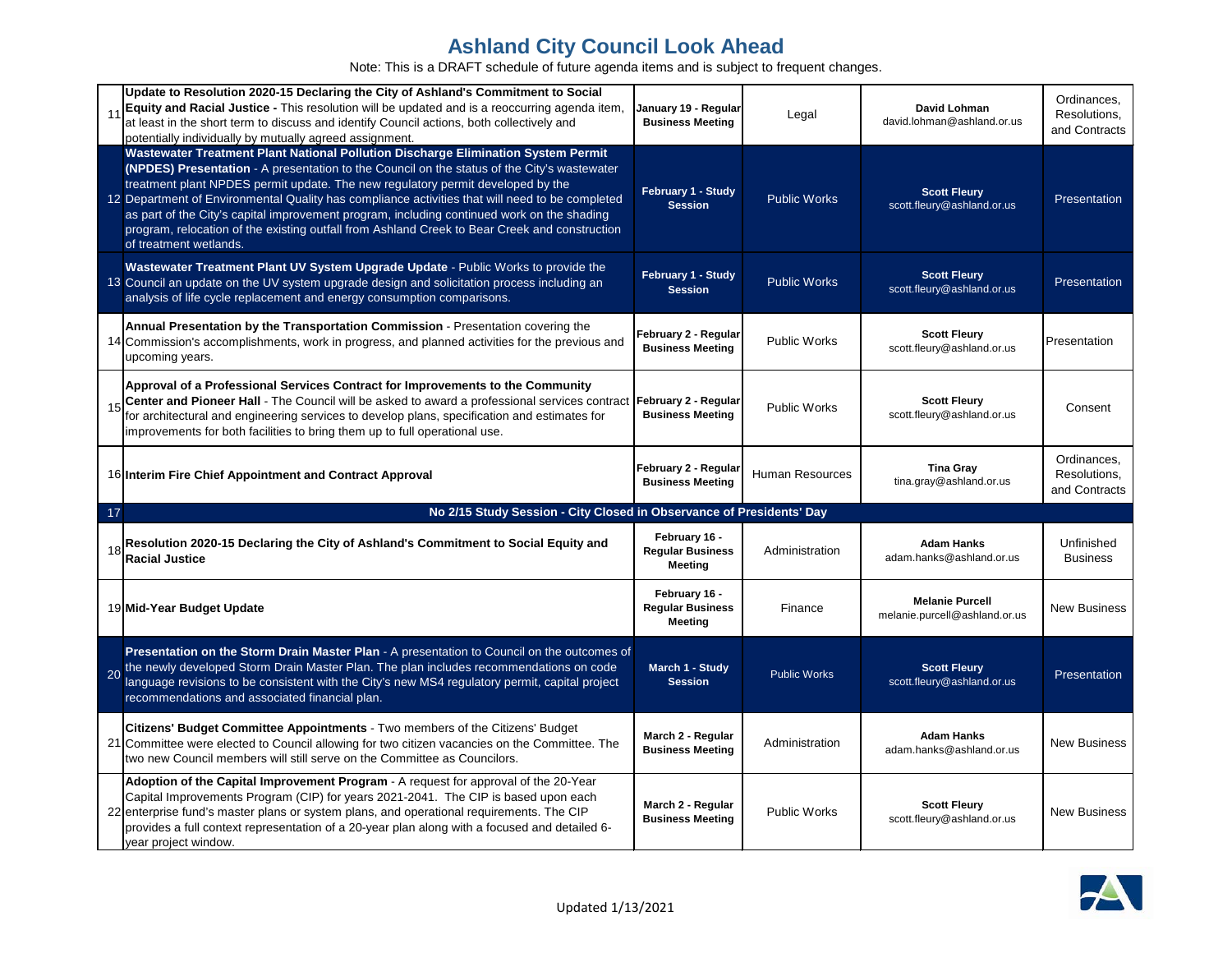|    | First Reading of the Food & Beverage Tax Allocation Ordinance - This item will revise the<br>23 current Food & Beverage Tax Allocation Ordinance to remove the completed debt obligation<br>and allocate resources.                                                                                                                  | March 2 - Regular<br><b>Business Meeting</b>  | Finance                  | <b>Melanie Purcell</b><br>melanie.purcell@ashland.or.us | Ordinances,<br>Resolutions,<br>and Contracts |
|----|--------------------------------------------------------------------------------------------------------------------------------------------------------------------------------------------------------------------------------------------------------------------------------------------------------------------------------------|-----------------------------------------------|--------------------------|---------------------------------------------------------|----------------------------------------------|
|    | 24 Discussion of Proposed Wildfire Hazard Mitigation Code                                                                                                                                                                                                                                                                            | March 15 - Study<br><b>Session</b>            | Community<br>Development | <b>Bill Molnar</b><br>bill.molnar@ashland.or.us         | <b>Study Session</b>                         |
|    | 25 Proclamation for Arbor Week - Proclamation recognizing Arbor Week in the City of Ashland                                                                                                                                                                                                                                          | March 16 - Regular<br><b>Business Meeting</b> | Administration           | <b>Mayor Akins</b><br>julie@council.ashland.or.us       | Presentation                                 |
|    | Annual Presentation by the Tree Commission - Presentation covering the Commission's<br>26 accomplishments, work in progress, and planned activities for the previous and upcoming<br>years.                                                                                                                                          | March 16 - Regular<br><b>Business Meeting</b> | Community<br>Development | <b>Aaron Anderson</b><br>aaron.anderson@ashland.or.us   | Presentation                                 |
|    | COVID-19 Emergency Declaration - Extending the COVID-19 emergency declaration for<br>another month.                                                                                                                                                                                                                                  | March 16 - Regular<br><b>Business Meeting</b> | Administration           | <b>Adam Hanks</b><br>adam.hanks@ashland.or.us           | Presentation                                 |
|    | Resolution 2020-15 Declaring the City of Ashland's Commitment to Social Equity and<br><b>Racial Justice</b>                                                                                                                                                                                                                          | March 16 - Regular<br><b>Business Meeting</b> | Administration           | <b>Adam Hanks</b><br>adam.hanks@ashland.or.us           | Unfinished<br><b>Business</b>                |
|    | Adoption of the TAP Master Plan - A request of the Council to adopt the Talent Ashland<br>29 Phoenix Intertie (TAP) Master Plan as the associated planning document for the TAP intertie<br>system.                                                                                                                                  | March 16 - Regular<br><b>Business Meeting</b> | <b>Public Works</b>      | <b>Scott Fleury</b><br>scott.fleury@ashland.or.us       | <b>New Business</b>                          |
|    | Second Reading of the Food & Beverage Tax Allocation Ordinance - This item will revise<br>30 the current Food & Beverage Tax Allocation Ordinance to remove the completed debt<br>obligation and allocate resources.                                                                                                                 | March 16 - Regular<br><b>Business Meeting</b> | Finance                  | <b>Melanie Purcell</b><br>melanie.purcell@ashland.or.us | Ordinances,<br>Resolutions,<br>and Contracts |
|    | 31 Citizens' Budget Committee (CBC) Kick Off Meeting and Budget Introduction (3 PM)                                                                                                                                                                                                                                                  | March 30 - CBC<br><b>Meeting</b>              | <b>Finance</b>           | <b>Melanie Purcell</b><br>melanie.purcell@ashland.or.us | <b>CBC</b>                                   |
| 32 | Review of Ordinance 3176 - Council had requested to have this review on now expired Ordinance 3176 when there was discussion of renewing the Ordinance in 2020.                                                                                                                                                                      | April 5 - Study<br><b>Session</b>             | Police                   | <b>Tighe O'Meara</b><br>tighe.omeara@ashland.or.us      | <b>Study Session</b>                         |
|    | Proclamation for Independent Media Week - Proclamation establishing Independent Media<br>Week for the City of Ashland in 2021.                                                                                                                                                                                                       | April 6 - Regular<br><b>Business Meeting</b>  | Administration           | <b>Mayor Akins</b><br>julie@council.ashland.or.us       | Presentation                                 |
|    | Approval of Public Art in Railroad Park - The Public Arts Commission (PAC) will present the<br>34 selected artist and design for the 'HUB Sculpture' in Railroad park which is part of the MAP<br>(Marking Ashland Places) Project. PAC is forwarding its recommendation to the City Council<br>for approval of the final selection. | April 6 - Regular<br><b>Business Meeting</b>  | Community<br>Development | <b>Bill Molnar</b><br>bill.molnar@ashland.or.us         | Consent                                      |
| 35 | Approval of a Reimbursement Resolution for Capital Improvement Projects for the 2021-<br>23 Budget Biennium                                                                                                                                                                                                                          | April 6 - Regular<br><b>Business Meeting</b>  | <b>Public Works</b>      | <b>Scott Fleury</b><br>scott.fleury@ashland.or.us       | <b>New Business</b>                          |
| 36 | Adoption of the Storm Drain Master Plan - A request of the Council to adopt the Storm Drain<br>Master Plan as the new associated planning document for the storm drain system.                                                                                                                                                       | April 6 - Regular<br><b>Business Meeting</b>  | <b>Public Works</b>      | <b>Scott Fleury</b><br>scott.fleury@ashland.or.us       | <b>New Business</b>                          |
|    | 37 Governmental Funds Review (3 PM)                                                                                                                                                                                                                                                                                                  | April 13 - CBC<br><b>Meeting</b>              | <b>Finance</b>           | <b>Melanie Purcell</b><br>melanie.purcell@ashland.or.us | <b>CBC</b>                                   |
|    | 38 Water Treatment Plant - Envision Program update                                                                                                                                                                                                                                                                                   | April 19 - Study<br><b>Session</b>            | <b>Public Works</b>      | <b>Scott Fleury</b><br>scott.fleury@ashland.or.us       | <b>Study Session</b>                         |

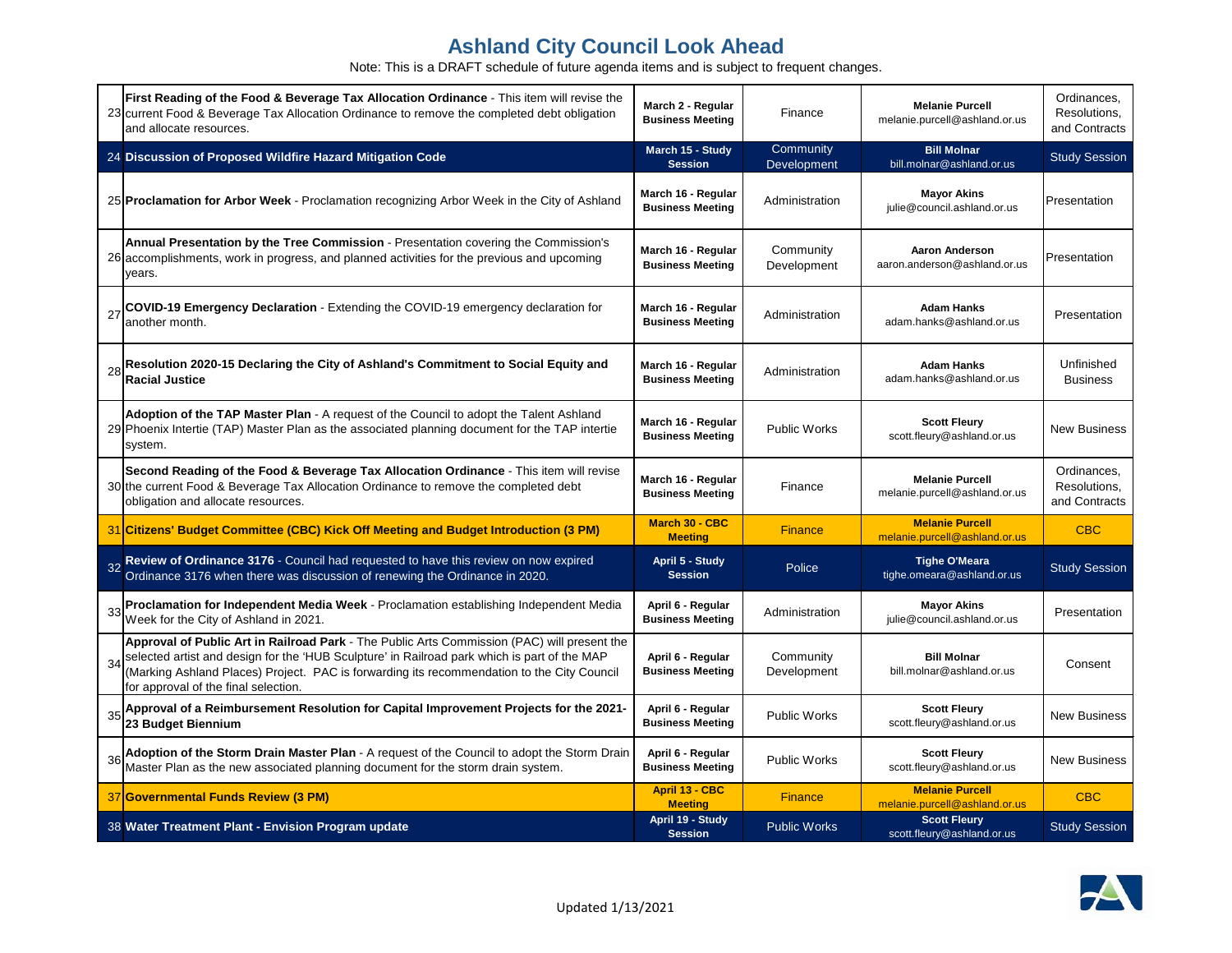|    | Annual Presentation by the Historic Commission - Presentation covering the Commission's<br>39 accomplishments, work in progress, and planned activities for the previous and upcoming<br>∕ears.                                                                                                                                                       | April 20 - Regular<br><b>Business Meeting</b> | Community<br>Development | <b>Bill Molnar</b><br>bill.molnar@ashland.or.us                                                 | Presentation                                 |
|----|-------------------------------------------------------------------------------------------------------------------------------------------------------------------------------------------------------------------------------------------------------------------------------------------------------------------------------------------------------|-----------------------------------------------|--------------------------|-------------------------------------------------------------------------------------------------|----------------------------------------------|
|    | Annual Commission Reappointments - Per AMC 2.10, Council reappoints members or<br>appoints new members to the Commissions whose terms expire on April 30, 2021 every year.                                                                                                                                                                            | April 20 - Regular<br><b>Business Meeting</b> | Recorder                 | <b>Melissa Huhtala</b><br>melissa.huhtala@ashland.or.us                                         | Consent                                      |
|    | Public Hearing for Community Development Block Grant (CDBG) Awards - The City<br>Council will be asked to review, take public testimony and award Community Development<br>Block Grant funds to eligible affordable housing providers and non-profit organizations for<br>capital improvement and public service projects within the City of Ashland. | April 20 - Regular<br><b>Business Meeting</b> | Community<br>Development | <b>Bill Molnar</b><br>bill.molnar@ashland.or.us                                                 | <b>Public Hearing</b>                        |
|    | Resolution 2020-15 Declaring the City of Ashland's Commitment to Social Equity and<br><b>Racial Justice</b>                                                                                                                                                                                                                                           | April 20 - Regular<br><b>Business Meeting</b> | Administration           | <b>Adam Hanks</b><br>adam.hanks@ashland.or.us                                                   | Unfinished<br><b>Business</b>                |
|    | 43 Enterprise Funds Review (3 PM)                                                                                                                                                                                                                                                                                                                     | <b>April 27 - CBC</b><br><b>Meeting</b>       | <b>Finance</b>           | <b>Melanie Purcell</b><br>melanie.purcell@ashland.or.us                                         | <b>CBC</b>                                   |
|    | 44 Presentation on the Water and Storm Drain System Development Charge Updates                                                                                                                                                                                                                                                                        | May 3 - Study<br><b>Session</b>               | <b>Public Works</b>      | <b>Scott Fleury</b><br>scott.fleury@ashland.or.us                                               | <b>Study Session</b>                         |
|    | Proclamation for National Historic Preservation Month - A proclamation recognizing<br>National Historic Preservation Month within the City of Ashland.                                                                                                                                                                                                | May 4 - Regular<br><b>Business Meeting</b>    | Administration           | <b>Mayor Akins</b><br>julie@council.ashland.or.us                                               | Presentation                                 |
|    | 46 Review of Utility Rates                                                                                                                                                                                                                                                                                                                            | May 4 - Regular<br><b>Business Meeting</b>    | Finance                  | <b>Melanie Purcell</b><br>melanie.purcell@ashland.or.us                                         | <b>New Business</b>                          |
|    | 47 First Reading of the Alarm Permits Ordinance                                                                                                                                                                                                                                                                                                       | May 4 - Regular<br><b>Business Meeting</b>    | Police/Legal             | <b>Tighe O'Meara</b><br>tighe.omeara@ashland.or.us Katrina<br>Brown katrina.brown@ashland.or.us | Ordinances,<br>Resolutions,<br>and Contracts |
|    | 48 Adopt Budget Recommendation to the City Council (3 PM)                                                                                                                                                                                                                                                                                             | May 11 - CBC<br><b>Meeting</b>                | <b>Finance</b>           | <b>Melanie Purcell</b><br>melanie.purcell@ashland.or.us                                         | <b>CBC</b>                                   |
|    | 49 Review Housing Capacity Analysis                                                                                                                                                                                                                                                                                                                   | May 17 - Study<br><b>Session</b>              | Community<br>Development | <b>Bill Molnar</b><br>bill.molnar@ashland.or.us                                                 | <b>Study Session</b>                         |
|    | 50 Discussion of Proposed Land Use Code Amendment - Duplexes on Single Family Lots                                                                                                                                                                                                                                                                    | May 17 - Study<br><b>Session</b>              | Community<br>Development | <b>Bill Molnar</b><br>bill.molnar@ashland.or.us                                                 | <b>Study Session</b>                         |
|    | Police Annual Report to Council (Formerly Use of Force Report) - This presentation will<br>51 include use of force, crime and clearance rates, an update on the enhanced law enforcement<br>area (ELEA) as well as an update on the use of section 10.58 of the Ashland Municipal Code.                                                               | May 18 - Regular<br><b>Business Meeting</b>   | Police                   | <b>Tighe O'Meara</b><br>tighe.omeara@ashland.or.us                                              | Presentation                                 |
| 52 | Resolution 2020-15 Declaring the City of Ashland's Commitment to Social Equity and<br><b>Racial Justice</b>                                                                                                                                                                                                                                           | May 18 - Regular<br><b>Business Meeting</b>   | Administration           | <b>Adam Hanks</b><br>adam.hanks@ashland.or.us                                                   | Unfinished<br><b>Business</b>                |
|    | 53 Budget Recommendation from the Citizens' Budget Committee                                                                                                                                                                                                                                                                                          | May 18 - Regular<br><b>Business Meeting</b>   | Finance                  | <b>Melanie Purcell</b><br>melanie.purcell@ashland.or.us                                         | <b>New Business</b>                          |
|    | A Resolution Amending the Miscellaneous Fees and Charges Schedule and Repealing<br>54 Resolution No. 2020-21 - Council will be asked to approve the annual update to the City and<br>parks miscellaneous fees resolution and booklet.                                                                                                                 | May 18 - Regular<br><b>Business Meeting</b>   | Finance                  | <b>Melanie Purcell</b><br>melanie.purcell@ashland.or.us                                         | Ordinances,<br>Resolutions,<br>and Contracts |